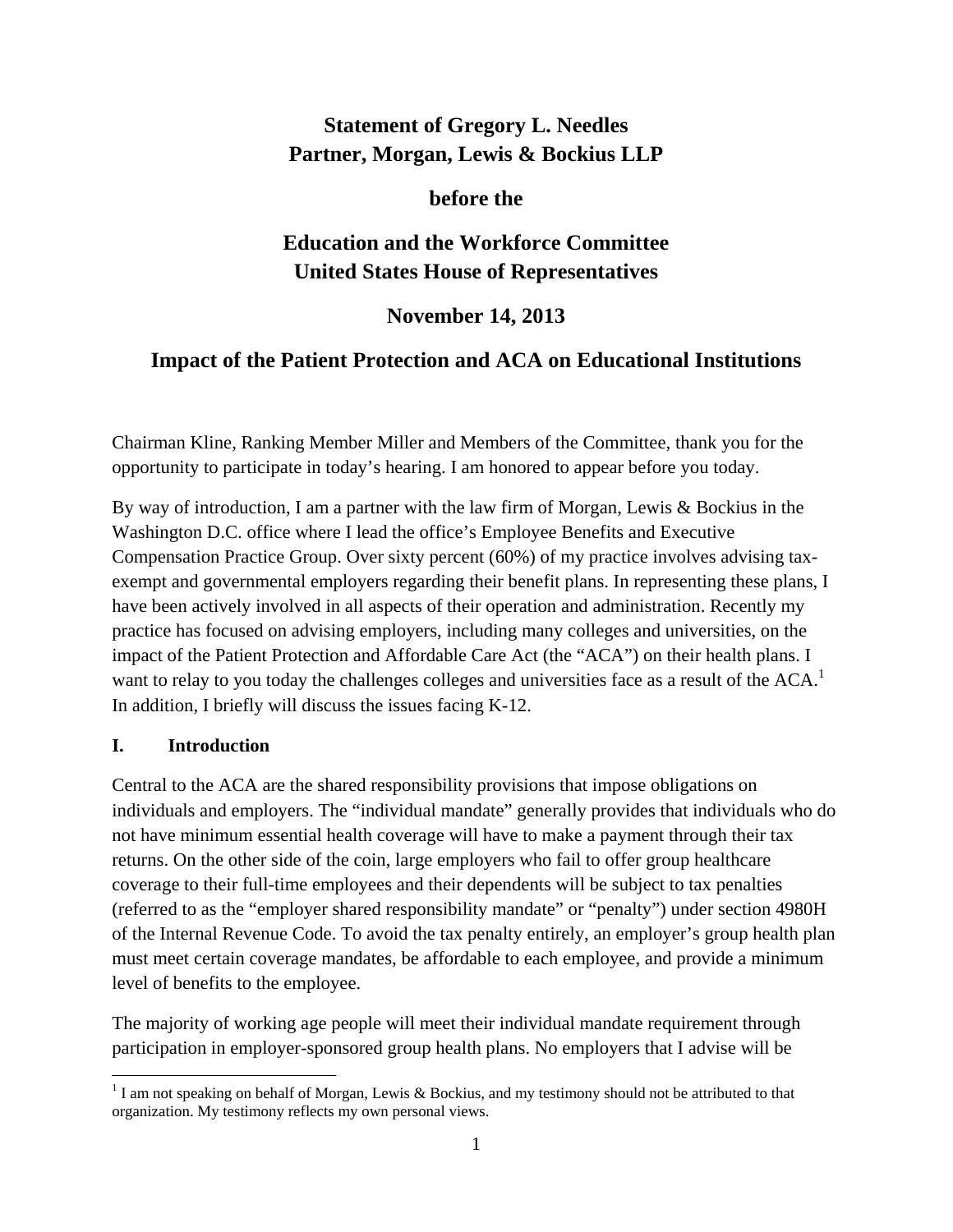terminating their health plans next year, or in 2015 for that matter. They feel compelled by the market to continue to offer their own plans in order to attract and retain talent. This would be particularly true of colleges and universities and K-12.

Both colleges and universities and K-12 have large variable workforces that are unique to them. For colleges and universities, they are primarily adjunct professors and student employees. For K-12, they are substitute teachers and after-school workers such as coaches. As I will describe further, the ACA's requirements result in unintended consequences when applying its rules to those unique populations.

#### **II. Challenges Facing Colleges and Universities**

Adjuncts and student employees serve a unique role in the college and university space. In the case of adjuncts, they generally supplement the institution's full-time faculty. For students, college employment through work-study is a way to finance their education. Typically neither adjuncts nor students are provided benefits. Instead, they are provided an opportunity to gain valuable experience, and the college or university is able to meet a need that might otherwise go unmet. It is a compact that has served students, adjuncts, and academia well for decades.

#### **Adjunct Faculty**

#### The Challenge of Measuring Hours.

Generally, in order for a college or university to avoid having to provide an adjunct health benefits under the ACA, the adjunct's average hours of service need to remain below 30 hours a week. Employees are considered full-time employees who must be offered group health coverage if they are employed, on average, for 30 or more hours each week (or 130 hours per month). Under the IRS proposed rules, for hourly employees, employers must calculate actual hours of service. For non-hourly employees, employers are instructed to use actual hours of service, or equivalency standards based on days-worked (which credits the employee with 8 hours for every day he/she works at least one hour of service) or weeks-worked (which credits the employee with 40 hours of service for each week that he/she works at least one hour of service).

Adjuncts are generally paid by the course, a unique arrangement that is neither strictly full-time nor part-time. The preamble to the IRS's proposed rules acknowledges that they present difficulties in terms of categorization as full-time versus part-time employees for purposes of the shared responsibility penalty tax and requests further comment on how they should be treated. In the interim, the preamble provides that a college or university may use a reasonable method for crediting hours. It goes on to say that a method would not be considered reasonable if it only took into account the time spent in class. The preamble notes that some have suggested an equivalency that credits an adjunct with three hours of service for every class hour or instead, determining what a full class load would be for a full-time professor and then determine the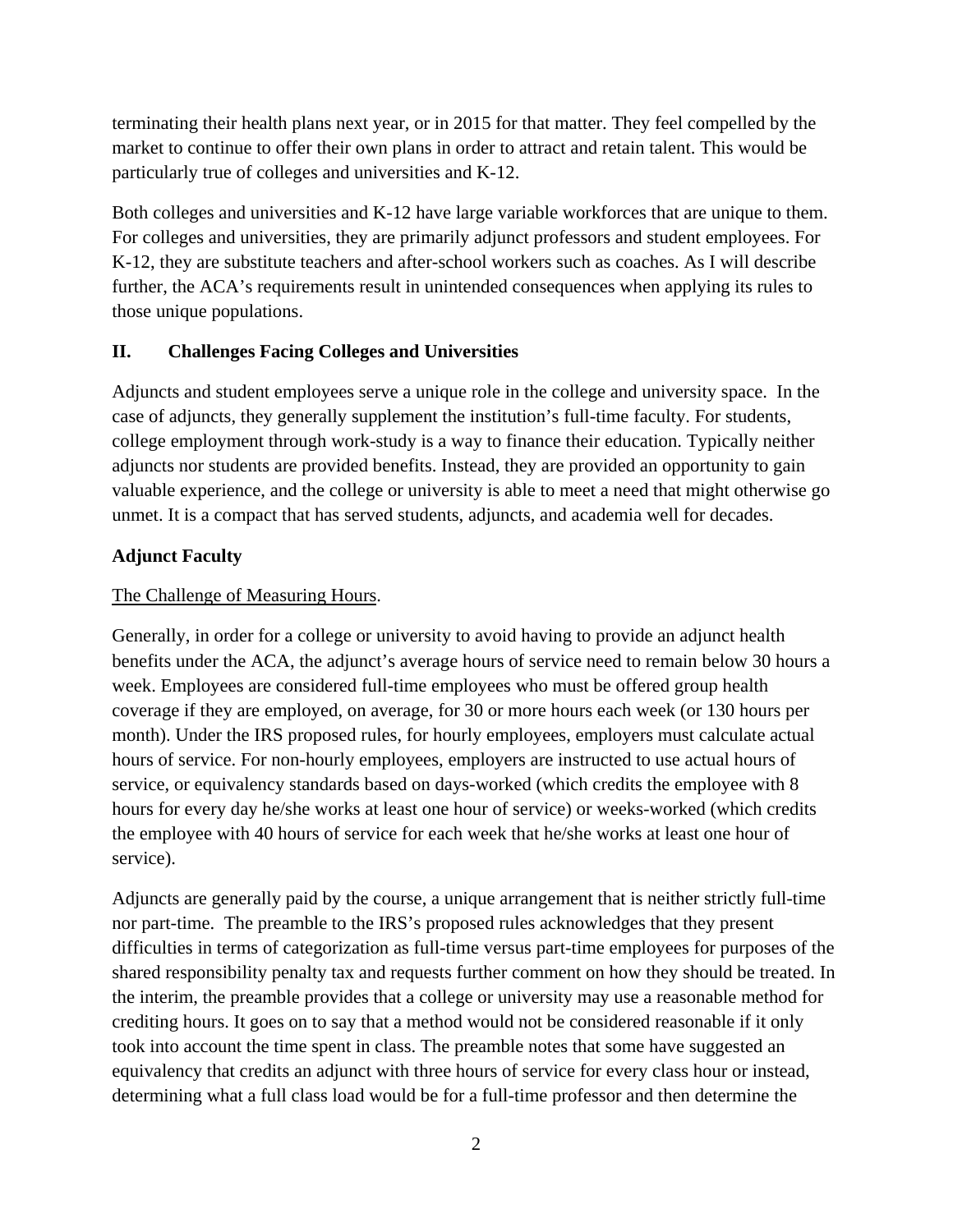maximum hours an adjunct might work and remain part-time under the ACA based on a percentage of what constitutes a full-time load.

What is lacking now is certainty for colleges and universities. They do not know where to draw the line when determining an equivalency method to use for adjuncts. And given the penalty taxes involved, many are afraid to take anything more than a conservative approach, which is typically crediting three hours of service for every one in class, one of the equivalency standards described above in the preamble to the regulations. Using this equivalency as the standard, in order to keep an adjunct in part-time status and avoid the cost of having to provide him or her health benefits, colleges and universities are restricting adjuncts course loads to nine hours or less. As a result, adjuncts' course loads are being reduced with a corresponding reduction in compensation.

#### The Unintended Effect of the Control Group Rules.

It is sometimes the case that an adjunct faculty member will teach courses at several different colleges, all on a part-time basis, and in effect, cobble together a full-time teaching position. Because of the professor's part-time status at each of the colleges at which he or she teaches, each college will not have to offer the professor health coverage under the ACA. This is fine if the colleges are not under common control, which is generally the case for private institutions. However, where colleges may be under common control, they will be treated as a single employer for purposes of the ACA despite being separate institutions that are operationally distinct from one another.

The issue normally arises in the community college system where "career adjuncts" are more prevalent. If the state has established its system where each college is treated as its own independent entity, governed by its own board, there will be no problem, because the colleges are unrelated. However, if each college in the system is governed by a single board at a statewide level, then arguably, each college that makes up the system is part of the same controlled group and treated as one employer for purposes of applying ACA's employer mandate. The problem is that as a practical matter, there is usually no central office that tracks employees on a system-wide basis. In other words, no one knows when a part-time employee, including an adjunct, is working part-time at two or more colleges within the system; thus inadvertently becoming a full-time employee under the ACA. The issue is further compounded by the fact that community colleges may participate in their state's health plan rather than sponsoring their own, thus potentially jeopardizing the state plan's ACA status. And while payroll might be centralized at the state level, it is processed for each college using the college's own EIN. Meaning no one is tracking part-time employees on a statewide basis. The cost to establish the systems to track what might be a handful of "career adjuncts" and other part-timers may be prohibitive.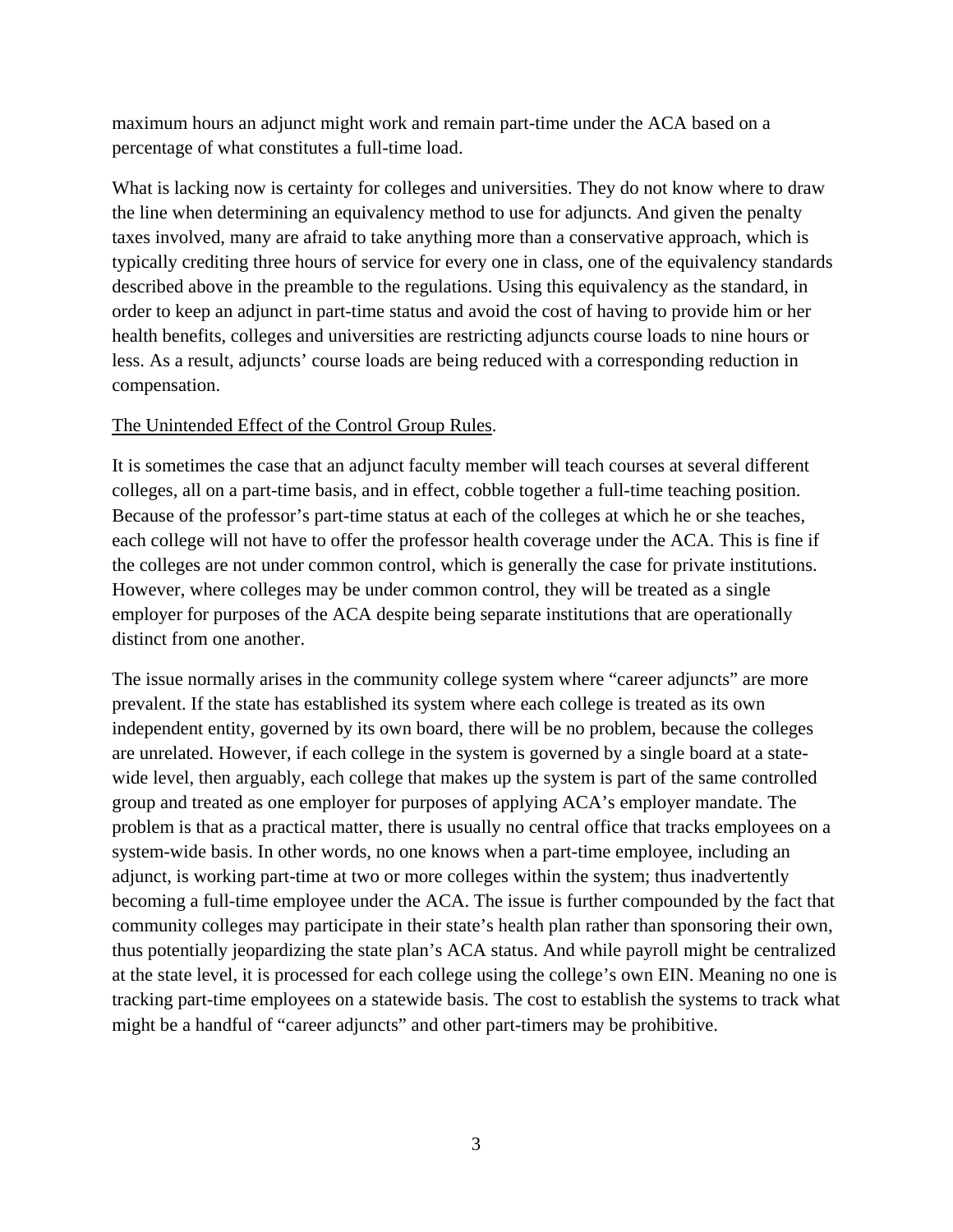#### **Students Who Work On Campus**

As you know, many students must work to afford the college or university they attend. They take on hourly work-study jobs at their college and university such as clerical positions, security guard, furniture mover, etc. to finance their way through college. In addition, they could take on a non-hourly, non-work-study position such as a resident assistant. Under the ACA, though, they are employees of the college or university and as such, must be taken into consideration when applying the employer mandate.

Most of the students will be scheduled to work less than twenty hours a week as part of their work-study program and fall within ACA's part-time employee exception. However, there are instances in which a work-study student might hold a second job with the college or university that is not work-study related and the hours are not tracked, e.g., a resident assistant. The college or university is then forced into trying to determine appropriate equivalencies: what weekly equivalency should apply to an R.A.? And even if the combination of the two jobs results in the student working 30 hours or more a week, the student should not have to be counted in applying the employer mandate.

Unlike other employees, students have other avenues of access to health care beyond their employer. One of the ACA's most popular market reforms was to require employers to allow dependent children to stay on their parents' health plans until they turn 26. In addition, the Department of Health and Human Services (HHS) issued proposed rules that consider students who are covered under a self-funded student health plan to satisfy their individual mandate under the ACA. Thus, there is no need to extend the protections afforded to other employees under the ACA to student employees.

#### **III. Challenges Facing K-12 School Districts**

The IRS proposed rule addresses the academic year schedules of teachers and other traditionally full-time employees of educational organizations in terms of measuring their hours of service. For example, the proposed rule takes into account breaks in service for summer and winter breaks, an academic year versus a calendar year, and calculating average weekly hours for school employees (both hourly and non-hourly) when they typically will not work a full twelve-month period. While helping to ensure that teachers and staff who work over the course of the entire academic year are treated as full-time employees, the proposed rule does not adequately address other types of employees who do not work for school districts on a day-to-day basis. The unique status of these individuals may have a profound effect on very small public school districts who may inadvertently find themselves "large employers" for purposes of the ACA.

Under its proposed rule, the IRS states that a "large employer" for shared responsibility purposes is determined by totaling the number of "full-time employees" (defined by the statute as those working an average of at least 30 hours per week), along with the number of full-time *equivalent* employees (based on a calculation using a formula adding all the service hours for the month of